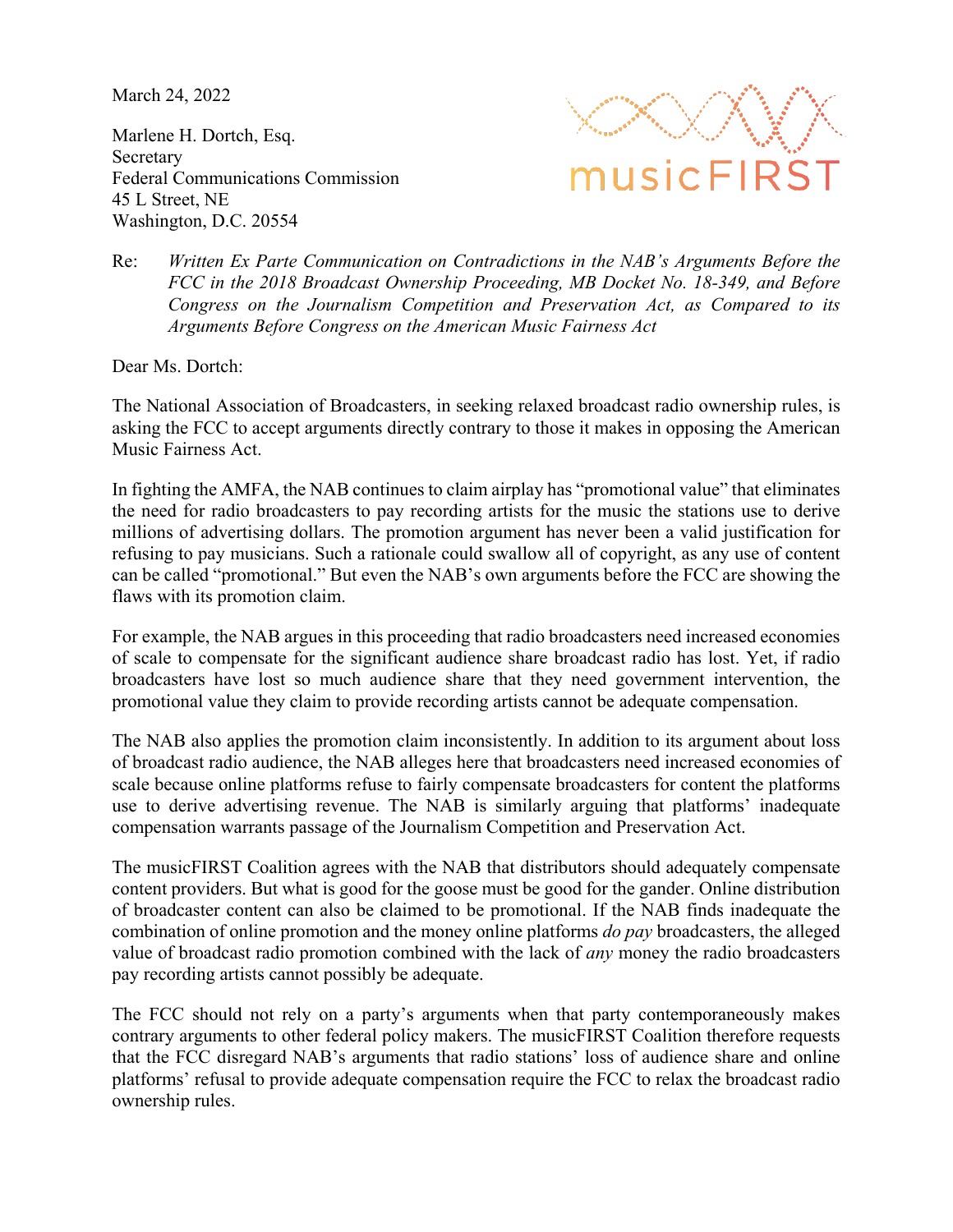## **I. The FCC Should Disregard the NAB's Arguments That Radio Broadcasters' Loss of Audience Share and Online Platforms' Refusal to Provide Adequate Compensation Require the FCC to Relax the Broadcast Radio Ownership Rules**

<span id="page-1-3"></span>*A. The NAB Says Radio Broadcasters Have Lost Audience Share … Yet Continues to Claim Airplay Has Promotional Value That Eliminates the Need to Pay Musicians* 

The NAB continues to claim airplay has promotional value that eliminates the need for broadcast radio stations to pay musicians.<sup>[1](#page-1-0)</sup> At the same time, however, the NAB argues in this proceeding that the FCC must relax the broadcast radio ownership rules because broadcast radio stations' audience share has shrunk.<sup>[2](#page-1-1)</sup> Both arguments cannot simultaneously be true.

According to the NAB, radio broadcasters today struggle to compete for audiences with other media outlets—especially digital platforms. It notes that:

consumer adoption of digital devices that enable access to virtually unlimited audio and video content 24/7/365 has continued apace. Consumers are acquiring more smart devices, from phones to watches to speakers, and record numbers are now streaming audio (and video), paying for subscription music services and listening to podcasts. These trends have further fragmented the formerly mass audience for AM/FM broadcasting and reduced listening to terrestrial radio.<sup>[3](#page-1-2)</sup>

<span id="page-1-2"></span>3 *2021 NAB Quadrennial Review Update Comments* at 4. *See also id.* at 56, 61, 68-69 (stating "that radio and TV stations struggle to compete with other media outlets and, especially, large digital ad platforms for the local ad revenues needed to support station operations and valued services"; quoting a radio broadcaster as saying that radio broadcasters compete against "'a long" list: video games, Pandora, Spotify, TV stations and whatever app somebody just downloaded. … [A]nything people do with their time … has become our competition, because everything is readily available'"; noting that "[i]n earlier submissions, NAB discussed and provided extensive evidence detailing the digital transformation of the media and advertising markets and how it has splintered radio stations' audiences."); *NAB Reply* at 5, 63-64, 68 (stating that ten radio broadcasters provided updated data in their comments showing declines in broadcast radio listening, and arguing that broadcasters "increasingly struggle for a competitive share of the marketplace"; lamenting that the digital transformation "has splintered radio stations' audiences," resulting in "significant decrease in the amount of time Americans spend listening to

<span id="page-1-0"></span> $\overline{\phantom{0}}$ <sub>1</sub> <sup>1</sup>See, e.g., NAB, A PERFORMANCE TAX THREATENS LOCAL JOBS (March 2022) (claiming radio broadcasters need not compensate recording artists because airplay is free promotion), [https://www.nab.org/documents/advocacy/performanceTax/PerformanceTaxIssueSheet.pdf.](https://www.nab.org/documents/advocacy/performanceTax/PerformanceTaxIssueSheet.pdf) 2

<span id="page-1-1"></span>*See In re* 2018 Quadrennial Review, MB Docket No. 18-349, Comments of the NAB at 2-5, 56, 61-62, 65-75, 79-82 (Sept. 2, 2021) (2021 NAB Quadrennial Review Update Comments) (arguing that the FCC must allow local radio stations to benefit from greater economies of scale to offset their large loss of audience share to digital platforms); Reply Comments of the NAB at 32 (Oct. 1, 2021) (NAB Reply Comments) (stating that the FCC must relax the ownership rules because of "the unprecedented number of competing audio and video outlets and the technology platforms' increasing market dominance.").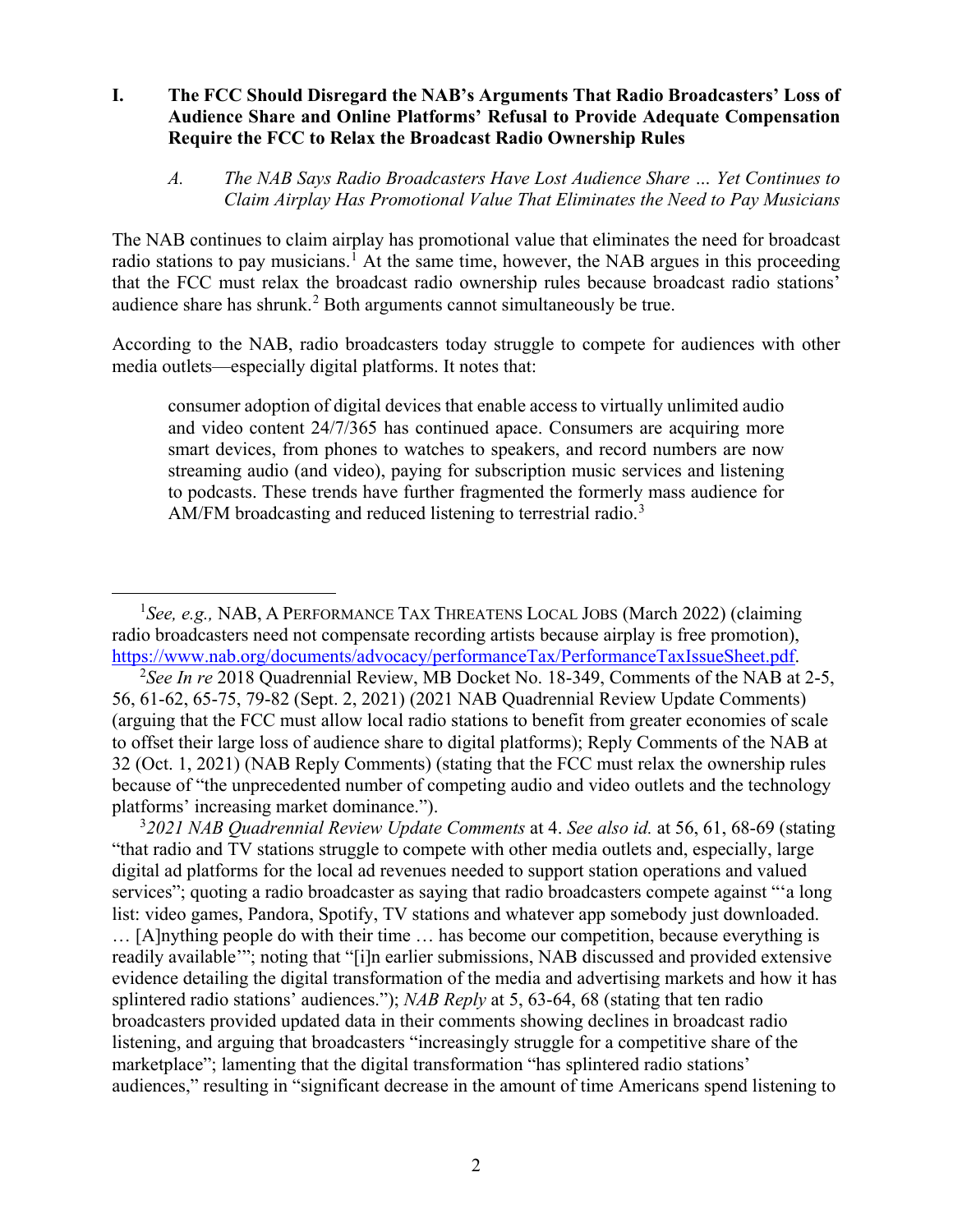For example, 33 percent of Americans who are 12 years old or older owned a smart speaker by 2021, up from seven percent in 2017 according to the NAB.<sup>[4](#page-2-0)</sup> Significantly, almost half of smart speaker owners' listening time just prior to the pandemic was spent on "pure play" streaming, compared to less than one fourth of their time spent on AM and FM radio.<sup>[5](#page-2-1)</sup>

More broadly, the NAB reports that the average number of radios in homes shrank 50 percent to 1.5 in 2020, from 3 in 2008. [6](#page-2-2) Conversely, the number of homes with no radios rose to 32 percent from 4 percent.[7](#page-2-3) Incredibly, 52 percent of homes occupied by 18- to 34-year-olds now have no radios.<sup>[8](#page-2-4)</sup> Today, smartphones are the device people most frequently use to listen to music, followed by car radios, desktop/laptop computers, smart speakers, and smart TVs, with standalone radios coming in last.<sup>[9](#page-2-5)</sup> As a result, almost one-third of all U.S. audio listening now occurs on mobile devices, up 67 percent since 2014.<sup>[10](#page-2-6)</sup> Fifty-three percent of all listening by Americans 13 and older took place on digital devices rather than traditional ones, as of summer 2020.<sup>[11](#page-2-7)</sup>

This means, of course, that broadcast radio's audience share has dropped. Indeed, AM and FM's share of over-the-air and music streaming listening by Americans thirteen and older sank more than 10 percentage points between late 2015 and late  $2020$ .<sup>[12](#page-2-8)</sup> More specifically, weekly listening of AM and FM by adults 18 and older dropped two hours from 2014 to 2020, with those under 35 spending significantly less time than the average adult.<sup>[13](#page-3-0)</sup> The average quarter-hour listening of FM

<span id="page-2-8"></span><span id="page-2-7"></span><span id="page-2-6"></span><span id="page-2-5"></span><span id="page-2-4"></span><span id="page-2-3"></span><span id="page-2-2"></span><span id="page-2-1"></span>5 *Id*. 6 *Id.* at 70. 7 *Id*. 8  $^{8}$ *Id*. *Id.* at 70-71. <sup>10</sup>*Id*. 11*Id*. 12*Id.* at 74-75. <sup>13</sup>*Id*.

 $\overline{a}$ AM/FM radio"; observing that "[t]he two major metrics of competitive health for radio stations—advertising revenue and audience size/listening—thus show that the FM service faces formidable challenges in today's advertising market and in the modern audio marketplace"); Written Ex Parte Communication, MB Docket No. 18-349, at 18, 20, 21, 22, 26, 47-48, 49 (Feb. 16, 2022) (*NAB 2022 Ex Parte Comments*) (stating that "radio stations in local markets across the country have lost advertisers and vital ad revenues to digital competitors and audiences to non-broadcast providers that consumers routinely access through a still growing range of digital devices"; noting that "industry analysts have documented the direct competition between terrestrial radio stations and digital audio options for audiences' time and attention"; pointing to broadcast radio's "undisputed declines in audience levels" and agreeing that competition has "reduce[d] radio broadcasters' share of the market"; commenting that "[i]t is more likely to find a smartphone in a consumer's home than a traditional radio"; discussing "unprecedented levels of competition for both audiences and ad dollars from broadcast and non-broadcast sources"; lamenting "the entire radio industry's competitive struggles … for ad revenues and audiences presented by myriad audio (and video) content providers and advertising options, including digital"; pointing to "the declining ad revenues and listening levels of FM stations.").

<span id="page-2-0"></span><sup>4</sup> *2021 NAB Quadrennial Review Update Comments* at 69-70.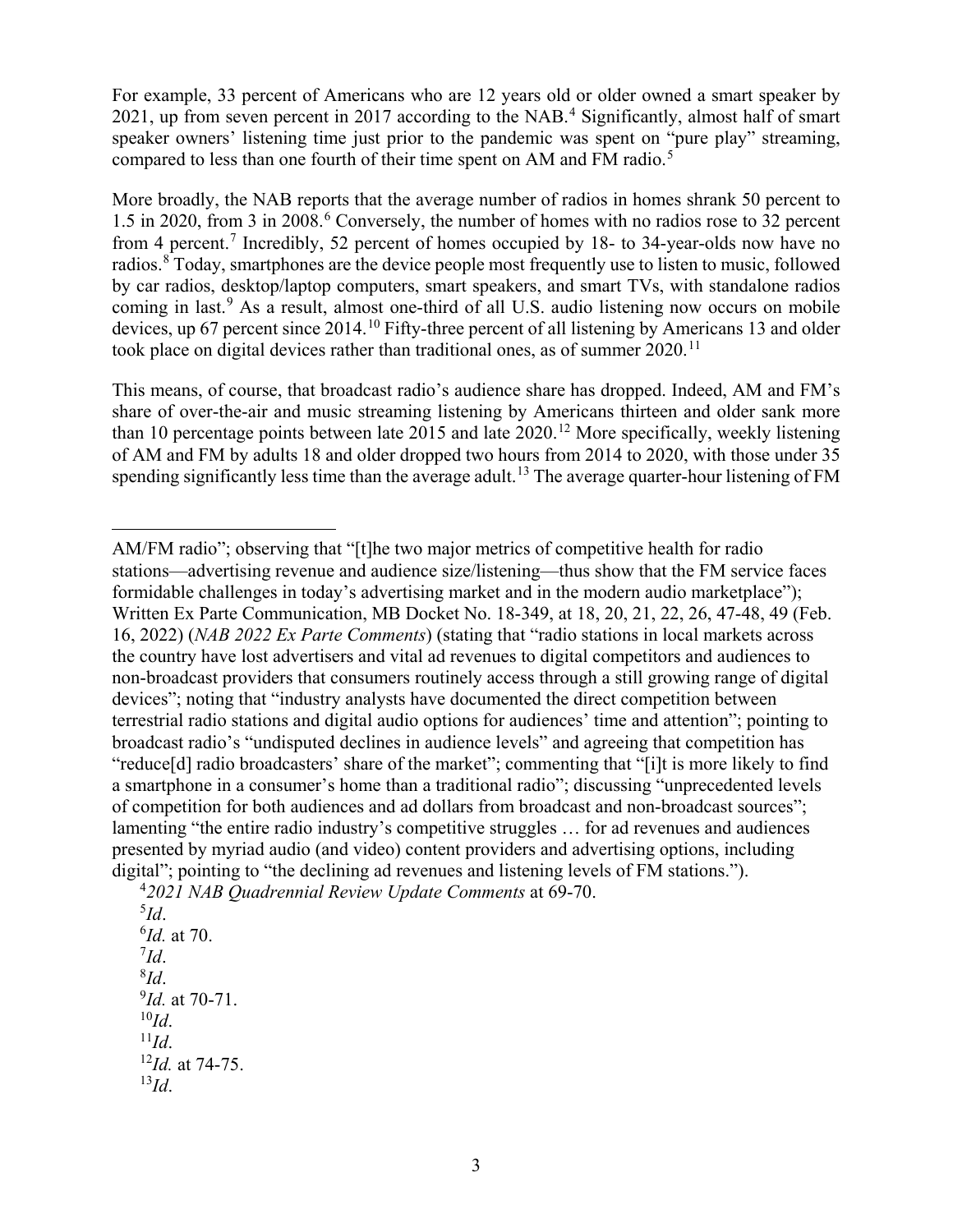stations dropped 23.5 percent from 2016 to 2021, according to Nielsen.<sup>14</sup> Time spent listening to broadcast radio is expected to have dropped 10 percent from 2019 to 2023.<sup>[15](#page-3-2)</sup> Although the pandemic was not without impact, the NAB says COVID-19 just accelerated the trends, rather than causing them, and that the end of the pandemic will not result in a reversal.<sup>[16](#page-3-3)</sup>

The NAB also says that audience fragmentation has had an impact on what businesses will pay radio stations for advertising, further evidence that broadcast radio has lost reach. Indeed, according to the NAB:

[i]n a media landscape marked not by scarcity, but by unprecedented abundance of content and advertising options, all outlets—whether traditional or digital, audio or video—compete for audiences' limited time and attention and advertisers' finite ad dollars. In today's "attention economy," the Commission can no longer maintain ownership rules premised on the view that local TV and radio stations exist in markets hermetically sealed against the vast array of media outlets and advertising platforms accessible by audiences from virtually anywhere, at any time, via any  $device.<sup>17</sup>$  $device.<sup>17</sup>$  $device.<sup>17</sup>$ 

The NAB says all of this has diminished broadcast radio's role in music discovery. Indeed, "[b]eyond diverting advertisers—and crucial revenue—away from local broadcast stations throughout the country, the digital platforms also control the technologies that power both content discovery (search) and digital advertising."<sup>[18](#page-3-5)</sup> Thus, today, "YouTube is the leader by a very large margin among free music streaming services and is a top source for discovering new music."<sup>[19](#page-3-6)</sup>

But if the NAB now says that fragmentation has so reduced broadcast radio listenership that stations need government relief, and that platforms control content discovery, then its argument about how significant broadcast radio's role is in delivering audiences to musicians cannot be true. And if broadcast radio is not providing as much discovery and promotion of music, then, even under the NAB's own rationale, airplay does not justify broadcast radio refusal to pay musicians.

To be clear, the musicFIRST Coalition does not believe the promotion claim has ever justified broadcasters' refusal to honor a performance right. Copyright pirates similarly claim that their taking of others' content without compensation is "helpful" to creators because it serves as

 <sup>14</sup>*NAB Reply Comments* at 67.

<sup>15</sup>*2021 NAB Quadrennial Review Update Comments* at 72.

<span id="page-3-3"></span><span id="page-3-2"></span><span id="page-3-1"></span><span id="page-3-0"></span><sup>16</sup>*Id.* at 74-75; *NAB Reply Comments* at 64 (citing joint comments of 10 broadcasters for the same proposition).

<span id="page-3-6"></span><span id="page-3-5"></span><span id="page-3-4"></span><sup>17</sup>*2021 NAB Quadrennial Review Update Comments* at 62. *See also id*. at 65 (stating that "[t]he U.S. local ad market is now 'completely dominated' by digital advertising, which will comprise an even higher share of the local and national ad market in the coming years.").

<sup>18</sup>*2021 NAB Quadrennial Review Update Comments* at 25-26.

<sup>19</sup>*Id.* at 73.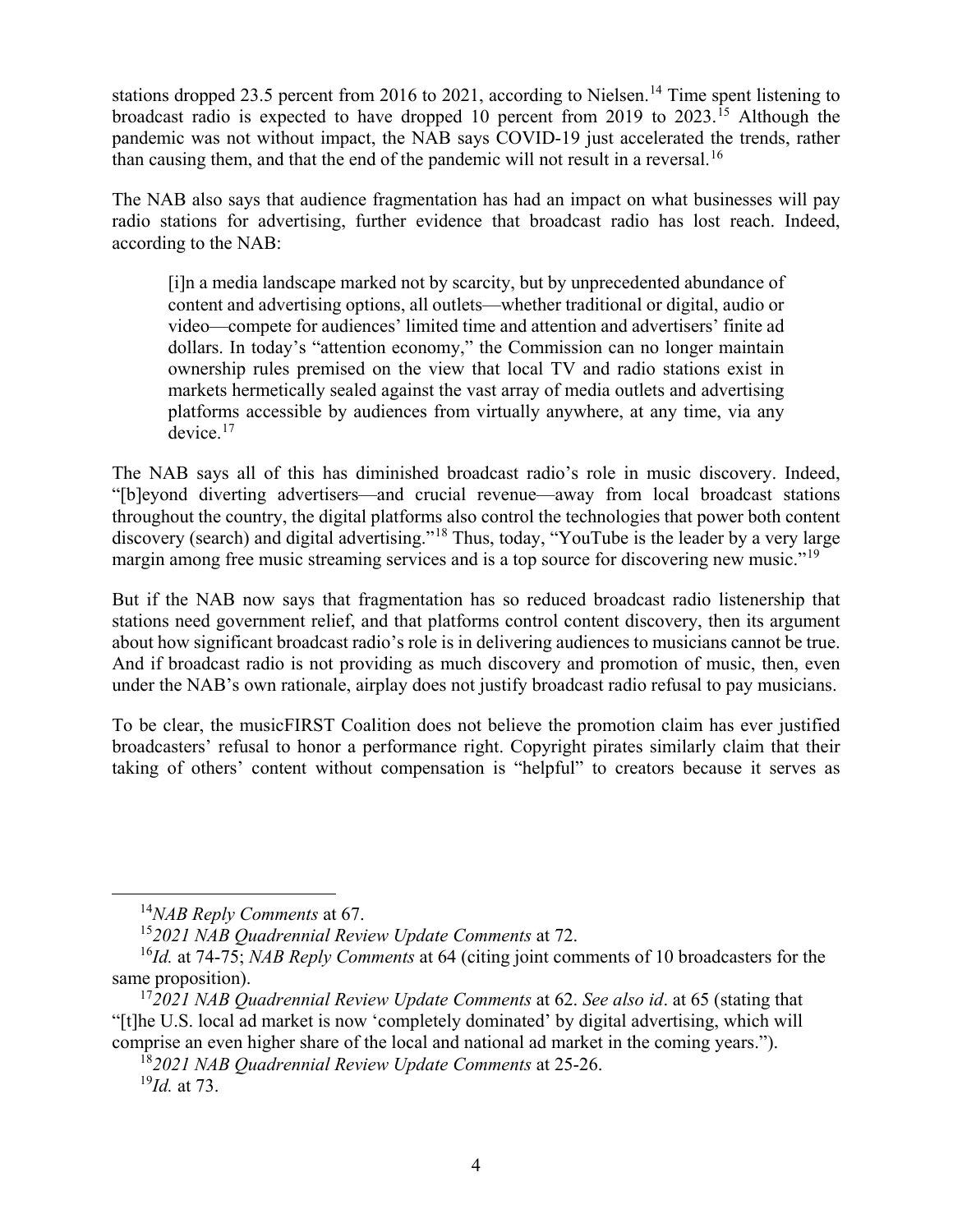promotion.[20](#page-4-0) The broadcasters' and pirates' rationale would swallow all of copyright, as any use of content can be called "promotional." For example, satellite and internet radio providers could also claim they are promoting music, yet they appropriately must still pay recording artists.<sup>[21](#page-4-1)</sup> It is also worth noting that the United States is an outlier, with virtually every other industrialized nation requiring broadcast radio stations to pay recording artists.<sup>[22](#page-4-2)</sup> The NAB's own argument here only further shows the fallacy of its promotion claims.

*B. The NAB Says That Online Platforms' Failure to Compensate Broadcasters Fairly Warrants Relaxation of the Broadcast Radio Ownership Rules … Yet Claims That Radio Broadcasters' Refusal to Provide Recording Artists Any Monetary Compensation Warrants No Government Intervention* 

The NAB also argues in this proceeding and elsewhere that online platforms' refusal to adequately compensate broadcasters for content warrants government intervention.[23](#page-4-3)

<span id="page-4-7"></span>In a February speech, NAB CEO Curtis LeGeyt complained that platforms "offer [broadcasters] 'take it or leave it' compensation terms that significantly devalue [broadcasters'] product."[24](#page-4-4) And just days before that, in Senate testimony for the NAB, radio broadcaster Joel Oxley said platforms "simply take [broadcaster] coverage and profit from it, and virtually nothing comes back to [broadcasters]."<sup>[25](#page-4-5)</sup> In particular, the NAB contends that "the platforms unilaterally determine which content is eligible to be monetized and decide the share of revenue they retain versus the amounts passed on to the content providers that bear all the costs of producing the quality content that financially benefits the platforms."[26](#page-4-6)

[https://docs.house.gov/meetings/JU/JU00/20220202/114358/HHRG-117-JU00-Wstate-](https://docs.house.gov/meetings/JU/JU00/20220202/114358/HHRG-117-JU00-Wstate-PomeroyD-20220202.pdf)[PomeroyD-20220202.pdf.](https://docs.house.gov/meetings/JU/JU00/20220202/114358/HHRG-117-JU00-Wstate-PomeroyD-20220202.pdf) 23*See, e.g., 2021 NAB Quadrennial Review Update Comments* at 2-3, 20, 23-28 (arguing that

<span id="page-4-0"></span> <sup>20</sup>*See, e.g.*, Ernesto Van der Sar, *"Movie Piracy Brings in Millions of Extra Revenue Through Promotion,"* TORRENTFREAK, Dec. 2, 2018, [https://torrentfreak.com/movie-piracy-brings-in](https://torrentfreak.com/movie-piracy-brings-in-millions-of-extra-revenue-through-promotion-181202/)[millions-of-extra-revenue-through-promotion-181202/](https://torrentfreak.com/movie-piracy-brings-in-millions-of-extra-revenue-through-promotion-181202/)

<sup>21</sup>*See* 17 U.S.C. §§ 106(6), 114(d).

<span id="page-4-2"></span><span id="page-4-1"></span><sup>22</sup>*See* Respecting Artists with the American Music Fairness Act: Hearing Before the H. Comm. on the Judiciary, 117th Cong., *Testimony of Nashville Musicians Association* President *Dave Pomeroy* (Feb. 2, 2022),

<span id="page-4-3"></span>the FCC must allow radio broadcasters to benefit from economies of scale in light of the duress online platforms have created in the ability of stations to derive advertising revenue).

<span id="page-4-4"></span><sup>24</sup>NAB, Press Release, *Curtis LeGeyt Speech at Media Institute Communications Forum Luncheon* (Feb. 15, 2022),

<span id="page-4-6"></span><span id="page-4-5"></span>[https://www.nab.org/documents/newsRoom/pressRelease.asp?id=6403.](https://www.nab.org/documents/newsRoom/pressRelease.asp?id=6403)<br><sup>25</sup>Breaking the News–Journalism, Competition, and the Effects of Market Power on a Free Press, Hearing Before the S. Comm. on the Judiciary, 117<sup>th</sup> Cong., *NAB Testimony of Joel Oxley* (Feb. 2, 2022), [https://www.judiciary.senate.gov/imo/media/doc/Oxley%20Testimony.pdf.](https://www.judiciary.senate.gov/imo/media/doc/Oxley%20Testimony.pdf) 26*2021 NAB Quadrennial Review Update Comments* at 26.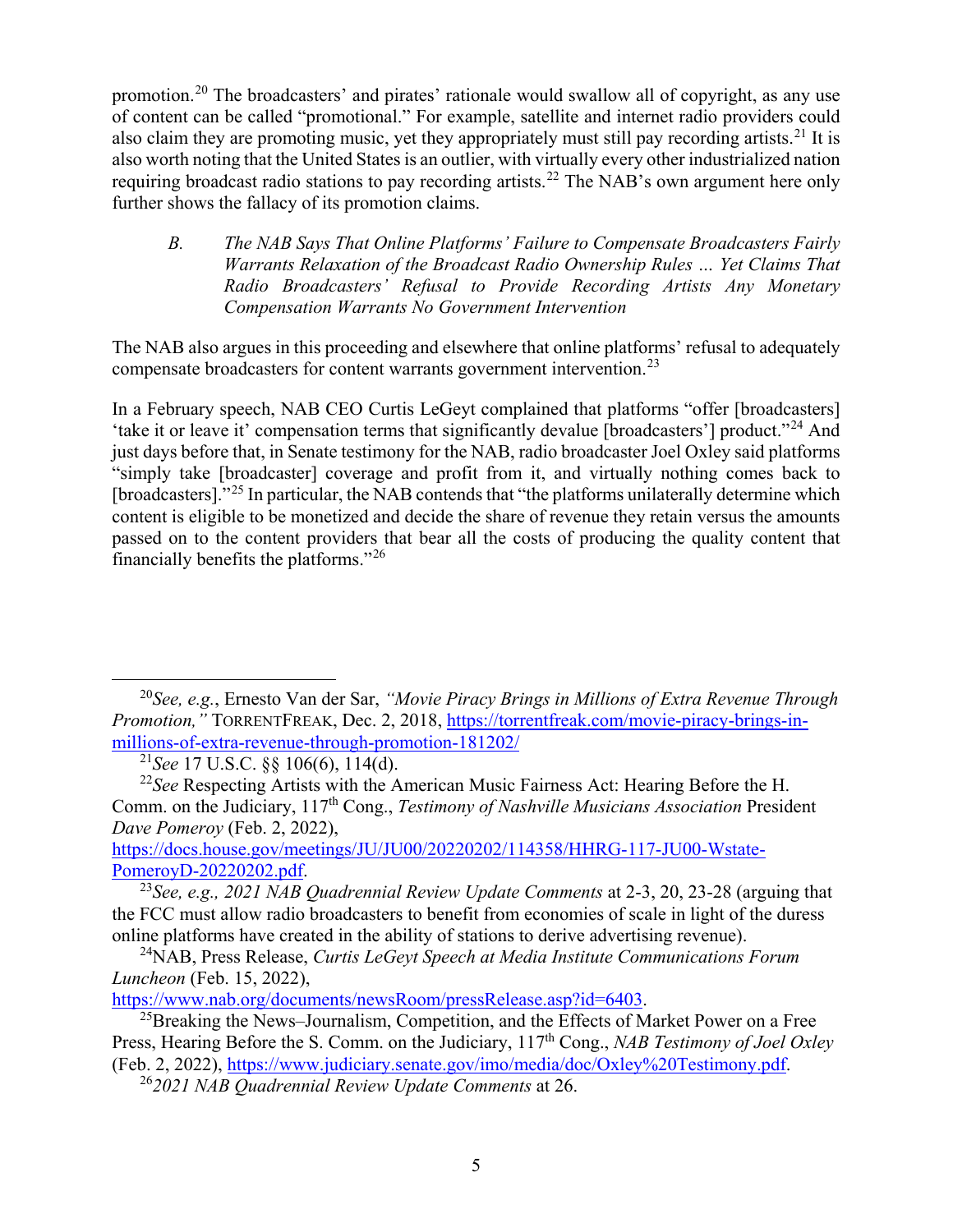The NAB argues that because broadcasters lack negotiating power when dealing with the platforms, broadcasters cannot recoup fair compensation from online platforms for use of broadcasters' content.[27](#page-5-0) Indeed, the NAB says that:

a study commissioned by NAB and conducted by BIA Advisory Services quantified the economic losses to broadcasters from certain practices of the big tech platforms. Specifically, this study [modeled] the value that local broadcasters' news content creates for the tech platforms but that broadcasters are unable to monetize due to the platforms' practices. … Its research led BIA to conclude that no platform currently offers a viable economic model for broadcast news, *i.e.*, one that would pay or enable broadcasters to earn equitable revenue on their news content.<sup>[28](#page-5-1)</sup>

The NAB says that to remedy this: a) the FCC must relax the broadcast radio ownership rules so that broadcasters can gain economies of scale; $^{29}$  $^{29}$  $^{29}$  and b) Congress should pass the Journalism Competition and Preservation Act granting broadcasters an antitrust exemption so broadcasters can negotiate collectively for fair compensation from online platforms.<sup>[30](#page-5-3)</sup>

We agree with the NAB that creators must be compensated and distribution platforms should not derive revenue from content they neither create nor license. But the NAB cannot have it both ways. It cannot argue that the government must intervene because of radio stations' lack of bargaining power and platforms' failure to adequately compensate broadcasters, and still claim radio broadcasters need not pay recording artists.[31](#page-5-4)

In fact, recording artists are in an even worse predicament than radio broadcasters.

<span id="page-5-2"></span><span id="page-5-1"></span><sup>29</sup>*Id.* at 28 (arguing that the FCC must allow radio broadcasters to leverage economies of scale to remedy the duress created by online platforms' refusal to pay fair compensation).

<span id="page-5-3"></span><sup>30</sup>*See* S. 673, 117th Cong. (2021); H.R. 1735, 117th Cong. (2021); *NAB Senate Testimony of Joel Oxley*, *supra* note [25](#page-4-7) (stating that Congress must pass the Journalism Competition and Preservation Act because online platforms' "anticompetitive terms of service and a 'take it or leave it' approach leave local broadcasters with a below-market sliver of those advertising revenues that are derived through their products" and that "[t]he JCPA would level the playing field to allow broadcasters and other journalists the ability to seek adequate compensation for the tremendous value they provide these platforms and the millions of Americans who use them.").

<span id="page-5-4"></span><sup>31</sup>*See* Michael Huppe, *Radio Broadcasters Need to Get Their Story Straight on Creator Compensation*, BILLBOARD, Feb. 3, 2022, [https://www.billboard.com/pro/radio-broadcasters](https://www.billboard.com/pro/radio-broadcasters-need-to-get-their-story-straight-on-creator-compensation-guest-op-ed/)[need-to-get-their-story-straight-on-creator-compensation-guest-op-ed/.](https://www.billboard.com/pro/radio-broadcasters-need-to-get-their-story-straight-on-creator-compensation-guest-op-ed/)

<span id="page-5-0"></span><sup>&</sup>lt;sup>27</sup>*Id.* at 27. *See also NAB Senate Testimony of Joel Oxley, supra* note [25](#page-4-7) (stating that "the vast" market power of these platforms ensures that broadcasters must simply accept whatever terms are handed to them, regardless of whether they represent a fair or appropriate approximation of the value local broadcast content offers these platforms and the American consumers who use them. For example, not only is WTOP not being compensated by Facebook and Google for its content, WTOP is actually paying to make sure its content is being accessed on their platforms.").

<sup>28</sup>*2021 NAB Quadrennial Review Update Comments* at 27-28.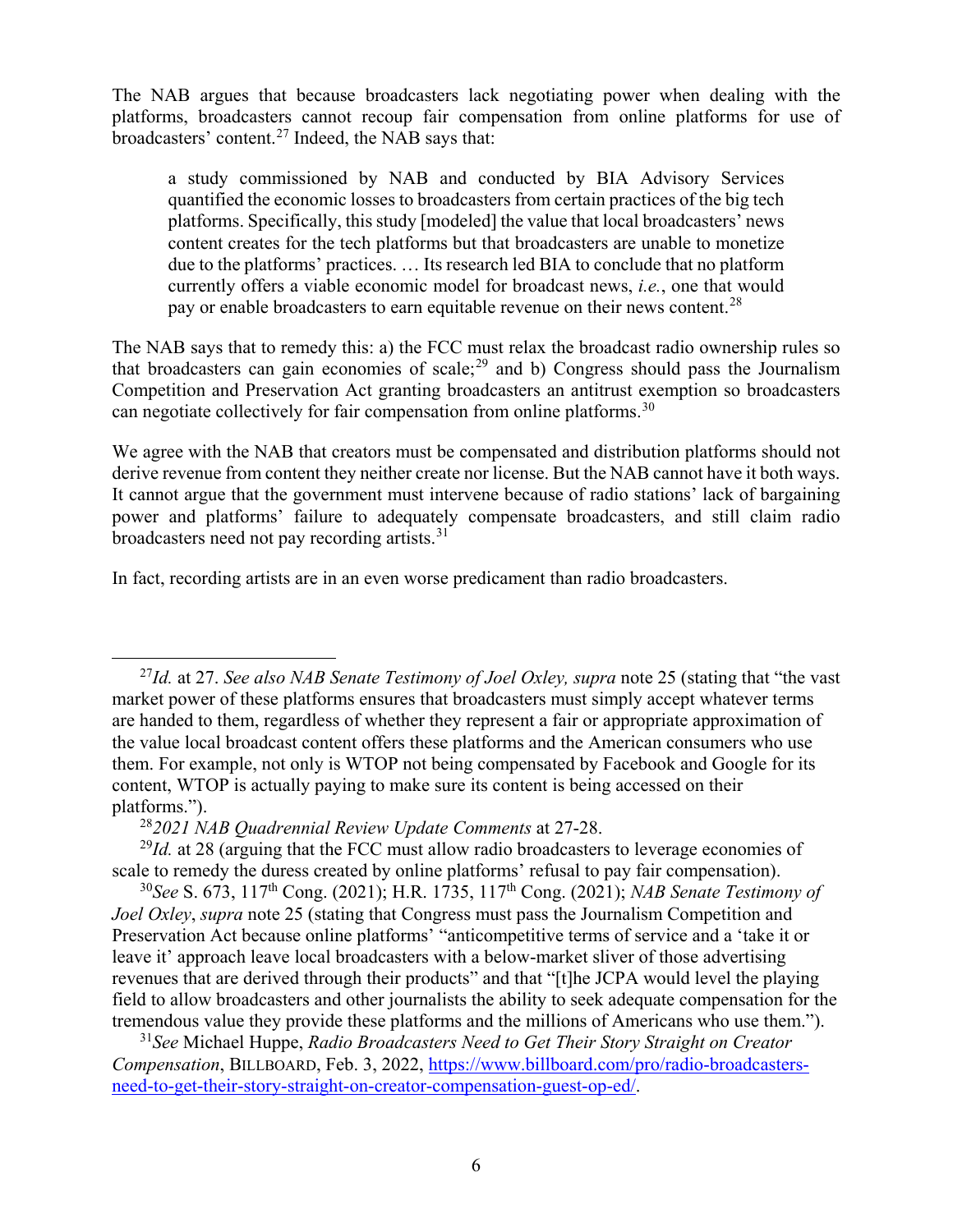<span id="page-6-0"></span>The NAB-commissioned BIA study mentioned above notes that Google and Facebook don't pay broadcasters when users view broadcaster content on the online services but do not click through to the broadcasters' web sites.<sup>[32](#page-6-1)</sup> However, the study also acknowledges that in other circumstances Apple, Facebook, and Google pay *between 30 and 85 percent* of the revenues the platforms collect in connection with content.<sup>[33](#page-6-2)</sup>

By contrast, musicians' economic loss from radio broadcasters' airing of sound recordings is 100 percent. The broadcasters decide what music gets airtime, and then pay the musicians absolutely nothing for the performances.<sup>[34](#page-6-3)</sup>

Recording artists lack bargaining power when dealing with radio broadcasters because the NAB has secured and continues to defend an unjust statutory provision that allows stations to deny artists compensation when the stations air sound recordings. Adding insult to injury, recording artists do not have a right to withhold their content from broadcast radio. Thus, while broadcasters can refuse to make their content available to online platforms if they don't like the terms, recording artists have no such option regarding radio broadcasters under the current statutory regime.

Nonetheless, the NAB continues to oppose the American Music Fairness Act, which would finally allow recording artists to obtain fair compensation from radio broadcasters.<sup>[35](#page-6-4)</sup>

The NAB claims airplay has promotional value that eliminates the need for radio broadcasters to pay musicians.<sup>[36](#page-6-5)</sup> But online platforms similarly claim they provide "promotional value" to broadcasters.[37](#page-6-6) Yet the NAB continues to complain that online platforms are not adequately compensating broadcasters.

<span id="page-6-1"></span><sup>&</sup>lt;sup>32</sup>BIA ADVISORY SERVICES, ECONOMIC IMPACT OF BIG TECH PLATFORMS ON THE VIABILITY OF LOCAL BROADCAST NEWS at 13, 15, 17, 19, 21, 23 (2021) (NAB Big Tech Study), [https://www.nab.org/documents/newsRoom/pdfs/Economic\\_Impact\\_Tech\\_Platforms\\_Broadcast](https://www.nab.org/documents/newsRoom/pdfs/Economic_Impact_Tech_Platforms_Broadcast_News.pdf) News.pdf.<br><sup>33</sup>*Id.* at 15-19, 24-25 (stating that Apple gives 30 percent of Apple News "back fill" ad

<span id="page-6-2"></span>inventory and 50 percent of "pooled" ad revenue, as well as 70-85 percent of App Store revenue; that Facebook gives 70 percent of "Attributable News Feed Revenue" and 55 percent of Facebook Watch revenue; that Google gives 70 percent of search revenue, 68 percent of "AdSense for content" revenue, 51 percent of "AdSense for search" revenue, 60 percent of AdMob revenue, and 70-85 percent of Google Play revenue).

<span id="page-6-3"></span><sup>34</sup>*See* 17 U.S.C. §§ 106(6), 114 (excluding non-subscription broadcast radio transmission of sound recordings from the performance right).

<sup>35</sup>*See* H.R. 4130, 117th Cong. (2021).

<span id="page-6-6"></span><span id="page-6-5"></span><span id="page-6-4"></span><sup>&</sup>lt;sup>36</sup>*See supra* note [1.](#page-1-3)<br><sup>37</sup>*See, e.g.,* NAB Big Tech Study, *supra* note [32,](#page-6-0) App. A at 23 (stating that "[b]roadcasters are not compensated by Google when their content appears in the search results" but "Google argues that its search returns refer valuable direct traffic to broadcasters' digital news websites and apps where [broadcasters] can monetize these audiences.").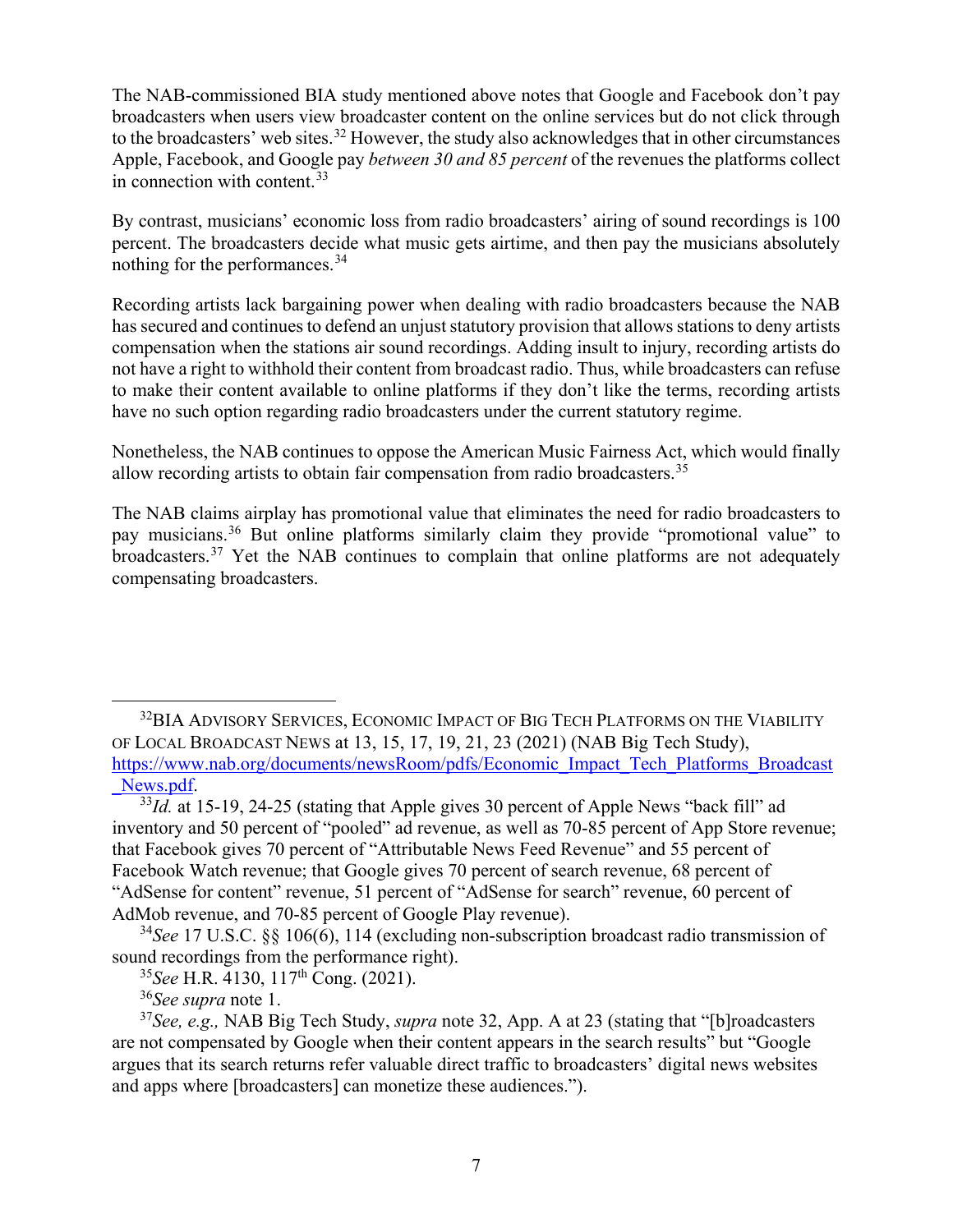In fact, when this promotional shoe is on the other foot, the NAB argues not that the promotion has value, but instead that it cannibalizes broadcasters' own ability to monetize their content.<sup>[38](#page-7-0)</sup> By the same token, the uncompensated availability of sound recordings on broadcast radio reduces the revenue that recording artists can collect elsewhere.<sup>[39](#page-7-1)</sup>

Indeed, audiences are less likely to pay as much for streaming services or other music sources or to purchase music at all—because they can gain free access over broadcast radio. In turn, the "zero rate" radio broadcasters pay drives down what providers of other distribution models are likely to pay recording artists because they know audiences have that free, broadcast alternative.

If "online promotion" and a 30 to 85 percent share of online platform revenue is too little for broadcasters, then so, too, is the "promotion" and *zero percent share* of revenue that radio broadcasters provide recording artists.

## **II. Conclusion**

Making millions of advertising dollars off the backs of recording artists without compensating them is a shameful, longtime practice that was never appropriate. Continuing this injustice today is even harder to defend in light of developments the NAB itself points to—and arguments it itself makes—in this proceeding.

<span id="page-7-1"></span><sup>39</sup>*Cf. NAB 2022 Ex Parte Comments* at 33 (stating that "numerous studies have shown that retaining asymmetric legacy regulations in an era of increased competition creates regulatory distortions").

<span id="page-7-0"></span> <sup>38</sup>*See 2021 NAB Quadrennial Review Update Comments* at 25-26 (stating that "[b]eyond diverting advertisers—and crucial revenue—away from local broadcast stations throughout the country, the digital platforms also control the technologies that power both content discovery (search) and digital advertising. Whether consumers use search engines, social networks, voice or video platforms, or even broadcasters' own apps to access news and other content, decisions made unilaterally by a few dominant digital technology giants impede local broadcasters' ability to connect with their audiences online. … The platforms' technological control and lack of transparency also permit them to impose advertising limits and policies that impede stations' ability to effectively monetize their own content online."); *NAB Senate Testimony of Joel Oxley*, *supra* note [25](#page-4-7) (stating that "[t]he market power of the tech platforms undermines the online advertising model for local broadcast journalism in two significant ways. First, the tech platforms' role as content gatekeepers stifles our ability to generate user traffic independent of their services. Second, anticompetitive terms of service and a "take it or leave it" approach leave local broadcasters with a below-market sliver of those advertising revenues that are derived through their products."); *NAB Big Tech Study*, *supra* note [32,](#page-6-0) at 17 (quoting SimilarWeb for the proposition that "Zero-click searches may mean that users' queries are resolved right on the results page. By displaying ads or its own products, Google can extract value from zero-click searches, while other sites might not. This can be especially troublesome considering Google sources much of the content that appears on its results pages from publishers, and as the proportion of zero-click searches increase, publishers may be losing out on traffic.").